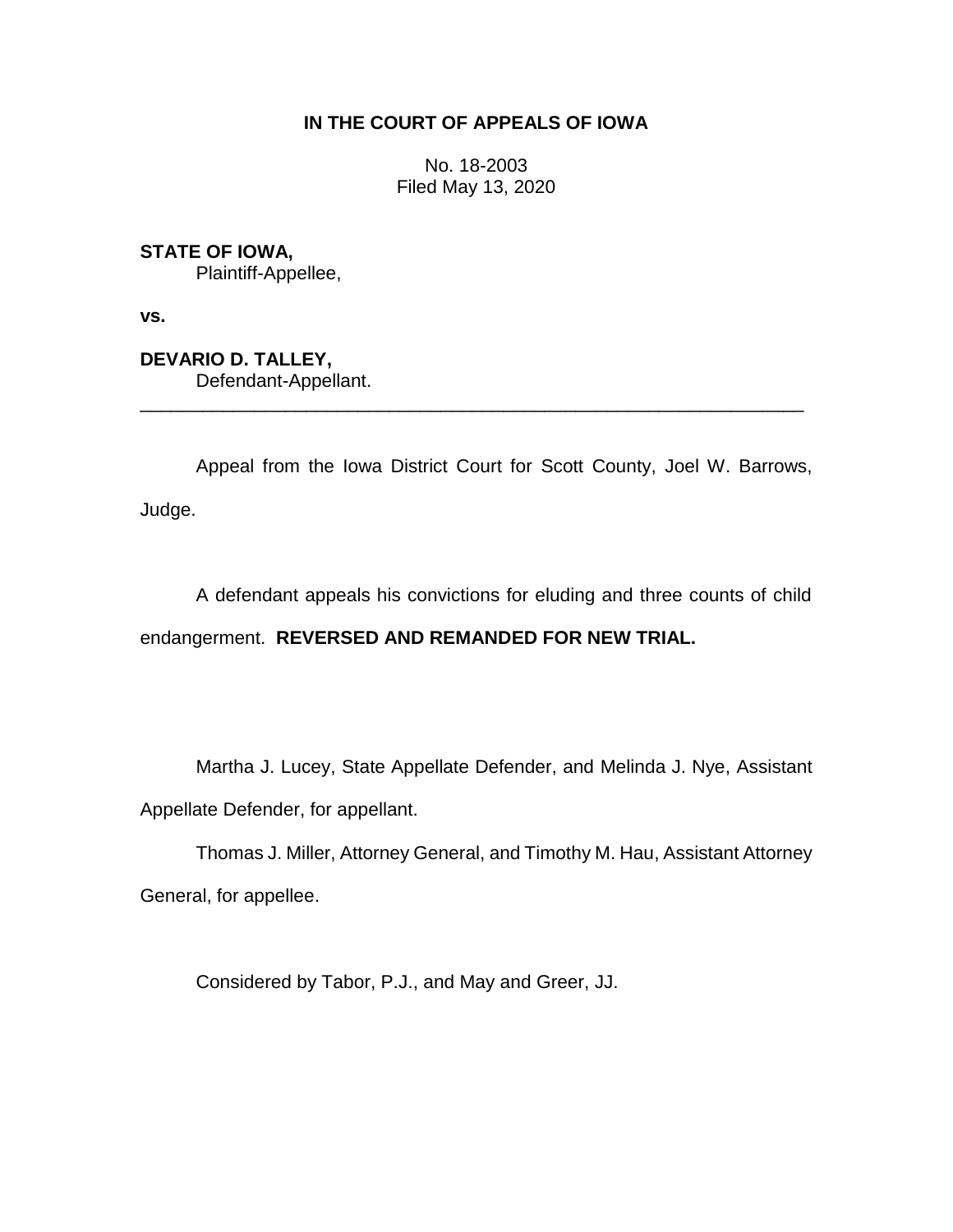### **TABOR, Presiding Judge.**

Devario Talley challenges his convictions for eluding and child endangerment. He contends the State did not offer enough evidence to merit an instruction on the alternative theory of aiding and abetting. Even viewing the evidence in the light most favorable to the State, the record contains insufficient proof that Talley knowingly advised or encouraged his brother to lead Davenport police on a high-speed chase, placing child passengers at risk. Because the jury returned general verdicts, we must reverse and remand for a new trial.

#### **I. Facts and Prior Proceedings**

Rock Island Police Officer Philip Ledbetter was driving an unmarked vehicle when he asked fellow officer Luke Serra to pull over a tan Chevrolet Suburban. The Suburban's driver, Talley, was using his cell phone. Officer Serra signaled Talley to stop. Talley complied by pulling into a parking lot but kept his engine running. Officer Serra approached the driver's window and asked for Talley's license and proof of insurance. Talley handed over his driver's license and told Officer Serra that he had proof of insurance saved on his phone. During this exchange, video footage from Officer Serra's body camera showed the legs of another individual sitting in the front passenger seat.

While waiting for Talley to find his proof of insurance, Officer Serra stood outside Talley's vehicle. Still communicating with dispatch, Officer Serra opened the driver's door and asked Talley to step out. Talley shook his head, engaged the gear lever with his left hand, and sped off. The driver's door was still open as Talley made a sharp right turn onto the adjacent road. In that turn, Talley's wallet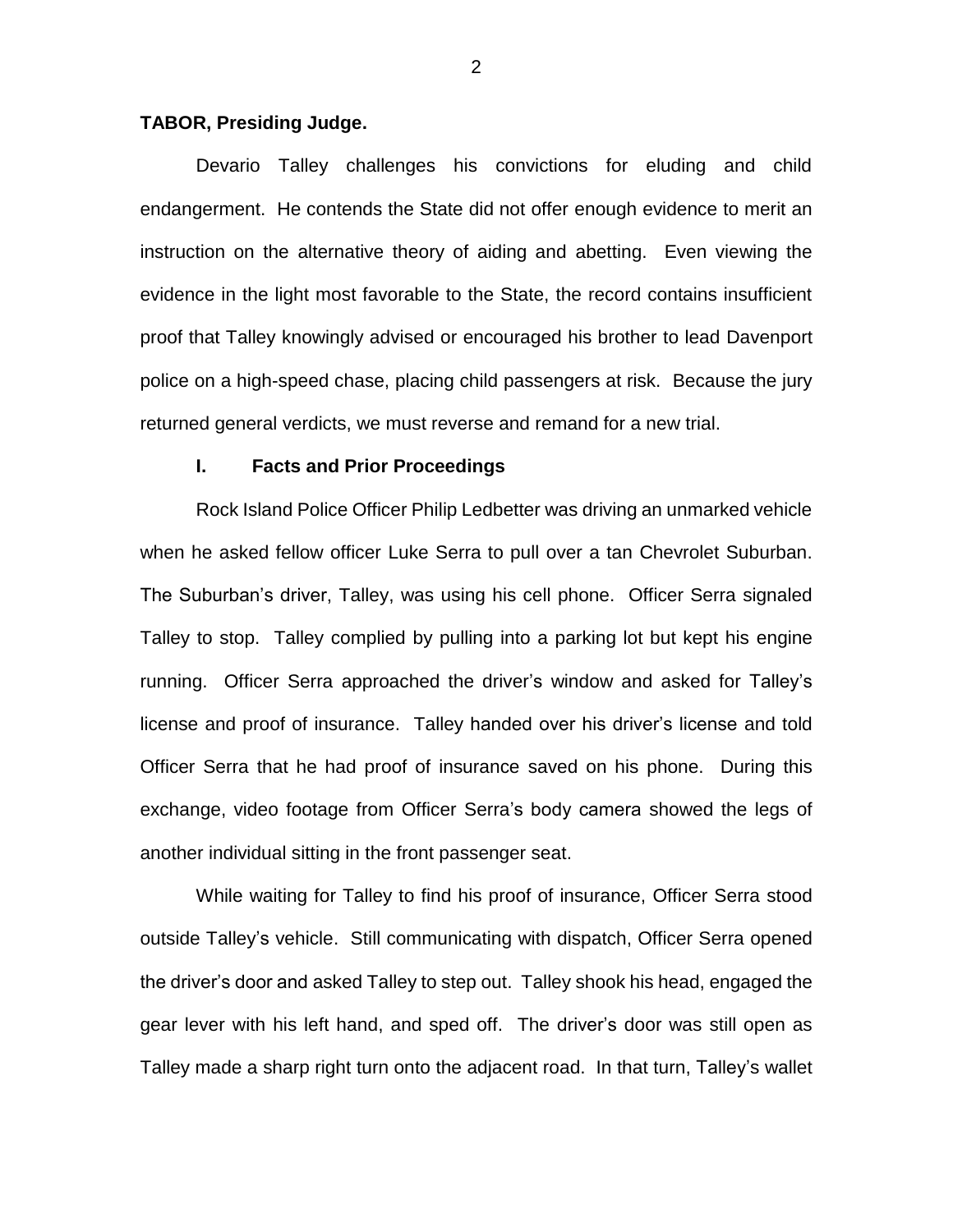fell from the Suburban. After watching the vehicle speed off, Officer Serra picked up Talley's wallet from the road.

Having watched the encounter from his unmarked pickup, Officer Ledbetter followed Talley. Officer Ledbetter later testified that Talley was speeding and driving erratically in Rock Island before he lost sight of Talley's vehicle for a few seconds. When Officer Ledbetter regained sight of the Suburban, Talley was driving toward the Centennial Bridge, which crossed the Mississippi River into Iowa.

To avoid any more police attention, Talley slowed down and obeyed traffic laws on the bridge. Obtaining permission from his supervisors, Officer Ledbetter followed Talley into Davenport. He called dispatch who notified the Davenport police that Talley had run from the police and was heading into their jurisdiction. Officer Ledbetter gave up tailing Talley when the Suburban was about two car lengths ahead of him and Davenport police were three cars lengths behind.

As Davenport police intercepted the Suburban, Corporal Nathan Schroeder turned on his lights and siren near Fifteenth and Ripley Street. He recalled the vehicle traveling "at a high rate of speed" southbound down an alley. The corporal continued the pursuit as the Suburban returned to the city streets, eventually turning northbound, the wrong way, onto Harrison Street. On the border of Vander Veer Park, the Suburban veered onto the sidewalk for a bit before returning to Harrison Street. Corporal Schroeder recalled reaching speeds between 80 and 90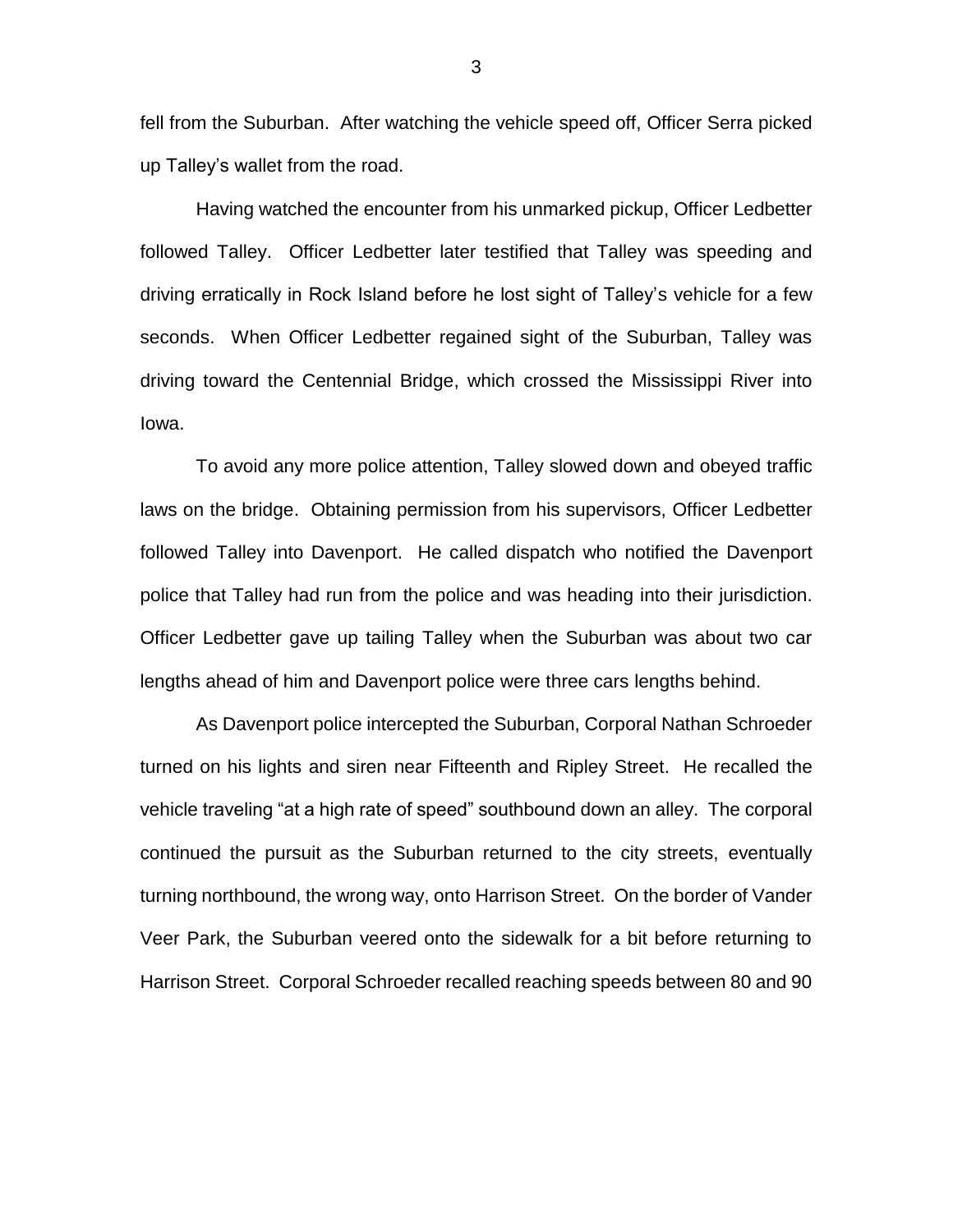miles per hour several times during the chase. 1 After turning off Harrison Street onto Gaines Street, the Suburban ran two stop signs. Eventually, it pulled into an alley off Division Street.

By the time Corporal Schroeder caught up, Officer Joseph Dorton was already on the scene. When Officer Dorton first saw the Suburban driving down Division Street, it was "[v]ery erratic, that's why officers that were on the pursuit couldn't keep up with it, just because of how fast it was going." As Officer Dorton pulled up behind the Suburban in the alley, he noticed "the vehicle was actually smoking . . . so that's what caught our eye."

Next, both sets of officers approached the Suburban on foot. Because of its tinted windows, they couldn't tell if any occupants had fled but prepared to conduct "a felony stop" with weapons drawn. To their surprise, what the officers saw were two little girls climb out of the back seat, the second holding a baby. After holstering their weapons, the officers found the front seat empty. Officer Dorton described the children as "very, very scared." The three backseat passengers were Talley's daughters, ages eleven, six, and one. The eldest child complained of head pain. She had not been wearing a seatbelt and hit the roof of the Suburban as it careened through Davenport's streets.

When an officer asked the six-year-old who was driving, she said her uncle. She explained "her daddy got into a white car with two girls." The uncle was Queshan Harris, Talley's younger brother. Harris testified that after they drove

 $\overline{a}$ 

 $1$  Corporal Schroder worried about the pursuit's threat to public safety: "It was right in the middle of the busiest kind of the rush hour time where people are coming from work, coming home. It was the busiest time of the day."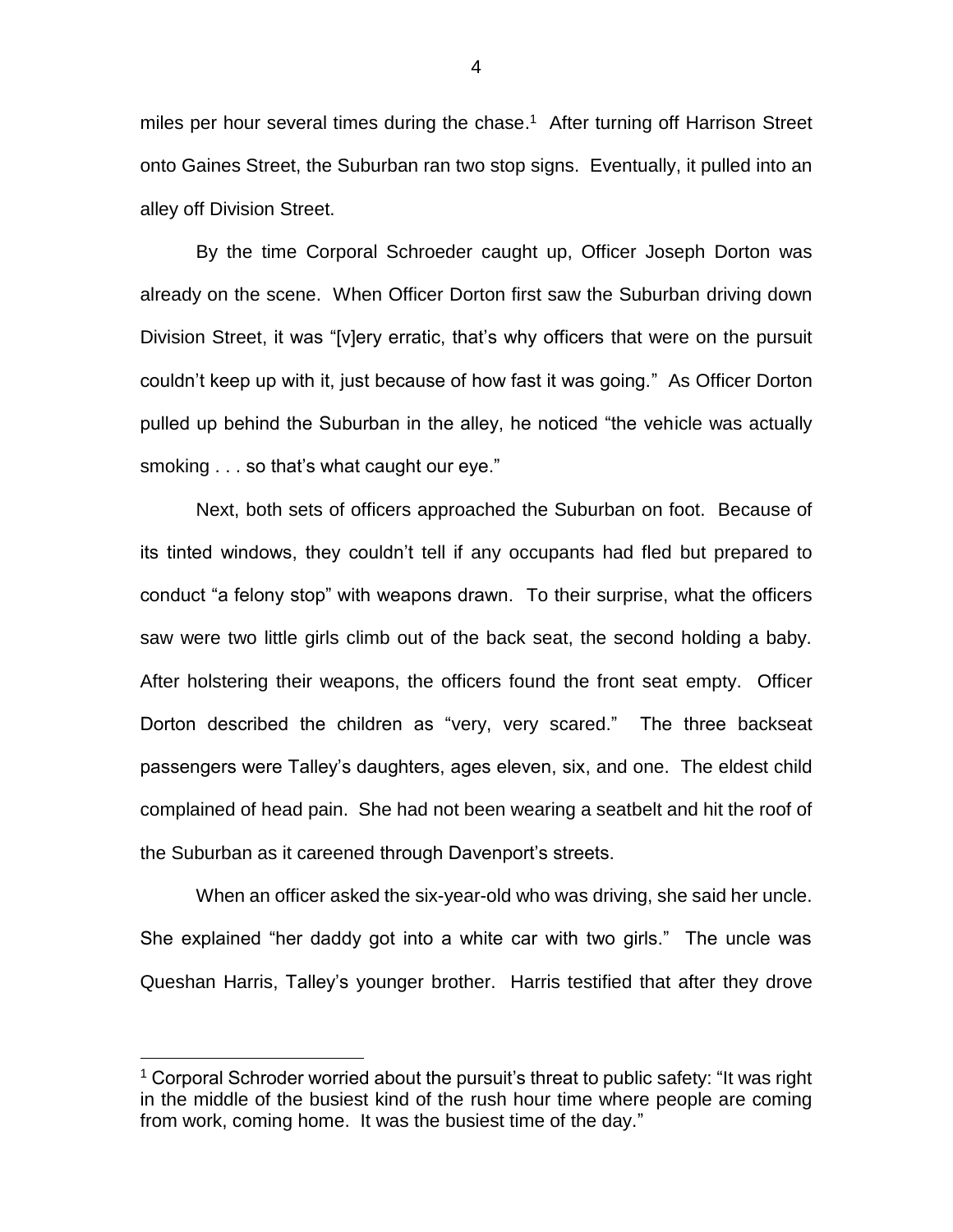over the bridge into Iowa, Talley stopped the Suburban behind the YMCA. Harris said Talley "got out and got in the car with two females, and I started to drive." Talley's three little girls remained seated in the back of the Suburban.

Harris testified to heading up the hill toward Harrison Street. By his account, as he was "coming down Ripley and turned into an alley, . . . they kind of tried to swarm me, so I got scared and kept driving." Harris admitted driving the wrong direction down one-way streets and reaching speeds of more than twenty miles above the posted limit. Shortly after finding the children in the abandoned Suburban, Corporal Schroeder located their uncle hiding in a detached garage down the alleyway. Police arrested Harris for child endangerment and eluding. Before Talley's trial, Harris pleaded guilty to those charges.

Unlike the quick arrest of Harris, Davenport police did not track down Talley on March 27, 2018, the day of the chase. The State secured an arrest warrant for Talley on April 3 but did not take him into custody until June. The trial information, filed in July, charged him with one count of eluding or attempting to elude a lawenforcement vehicle in violation of Iowa Code section 321.279(2) (2018). The State also charged Talley with three counts of child endangerment in violation of section 726.6(7)—one count for each of his daughters present for the eluding.

At trial, the State introduced into evidence the recording of a phone call Harris placed from jail to Talley before his arrest. In the call, Harris complains about difficulty obtaining pretrial release. Talley tells him: "They mad as hell . . . , you been driving around Davenport for thirty minutes running from the police. They mad." During the call, Harris acknowledged driving the Suburban. Talley joked about other people calling him mid-chase to comment on his erratic driving in the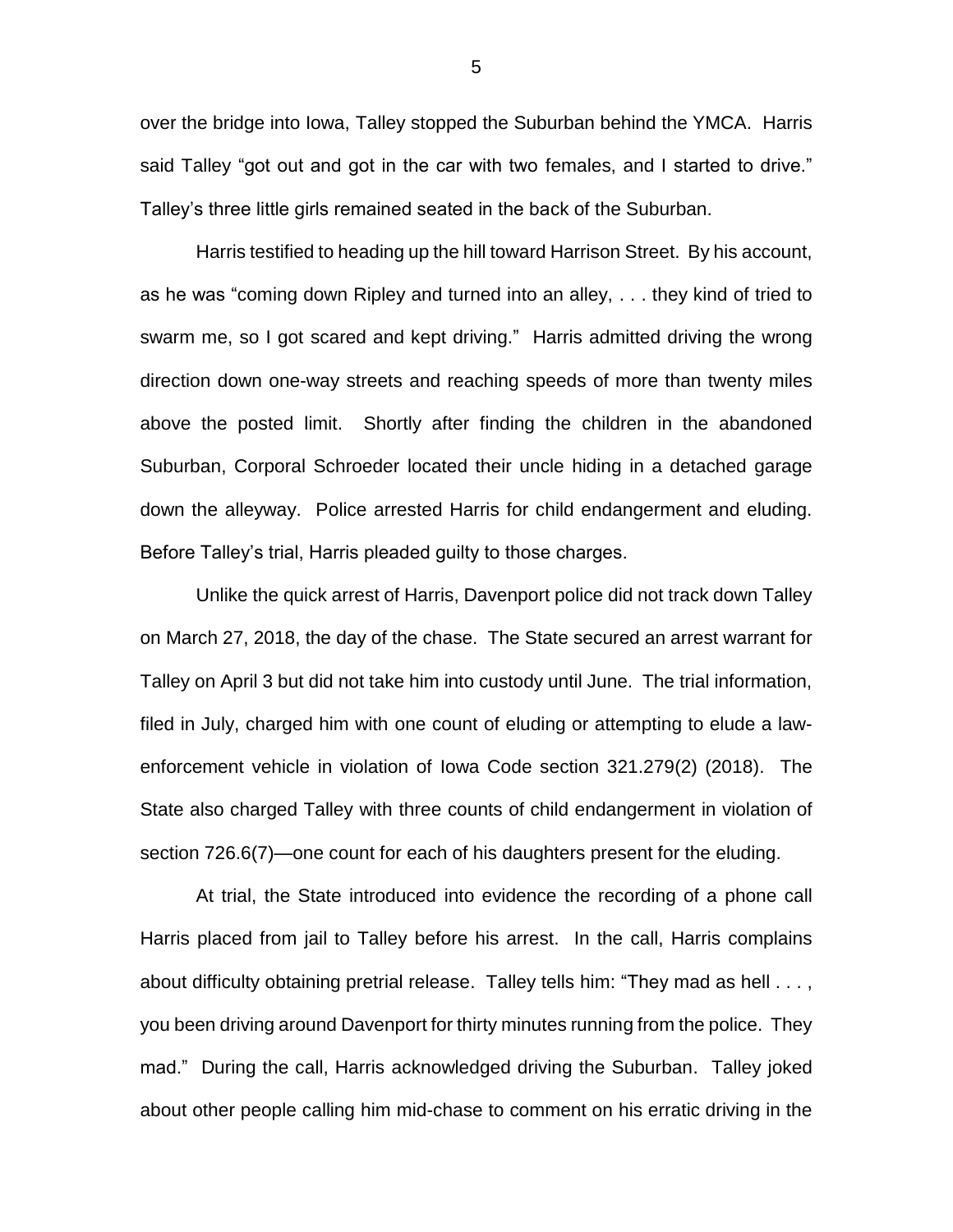neighborhood, but he replied: "no that was lil' bro." Harris described how one of his nieces entreated from the backseat: "I know uncle this is the wrong time to ask, but if you get away from the police, can you take me to use the bathroom?" Talley guffawed: "You scared the piss out of my baby."

The State also introduced two jail phone conversations recorded after Talley's arrest. In the first conversation, Talley asks the woman on the line to get Harris to "take the charges" for him. In the second conversation, the woman says she "talked to Queshan and he took the charge, he took a plea." Talley replies: "Tell him I said thanks."

At the close of trial, the jury returned general verdicts, convicting Talley on all four counts from which he now appeals.

#### **II. Scope and Standards of Review**

We review a challenge to the sufficiency of the evidence to submit a jury instruction for correction of legal error. *State v. Neiderbach*, 837 N.W.2d 180, 190 (Iowa 2013). When the disputed instruction defines the parties to a crime under chapter 703, and thus adds a vicarious-liability alternative to the marshalling instructions, we review for substantial evidence. *See State v. Smith*, 739 N.W.2d 289, 293 (Iowa 2007). We find substantial evidence for the alternative theory if, when viewed in the light most favorable to the State, the proof could convince a rational jury the defendant is guilty of the charged crimes beyond a reasonable doubt. *Id.*

## **III. Analysis**

On appeal, Talley raises two issues. One, did the district court err by instructing the jury on the theory of aiding and abetting? Two, was Talley's trial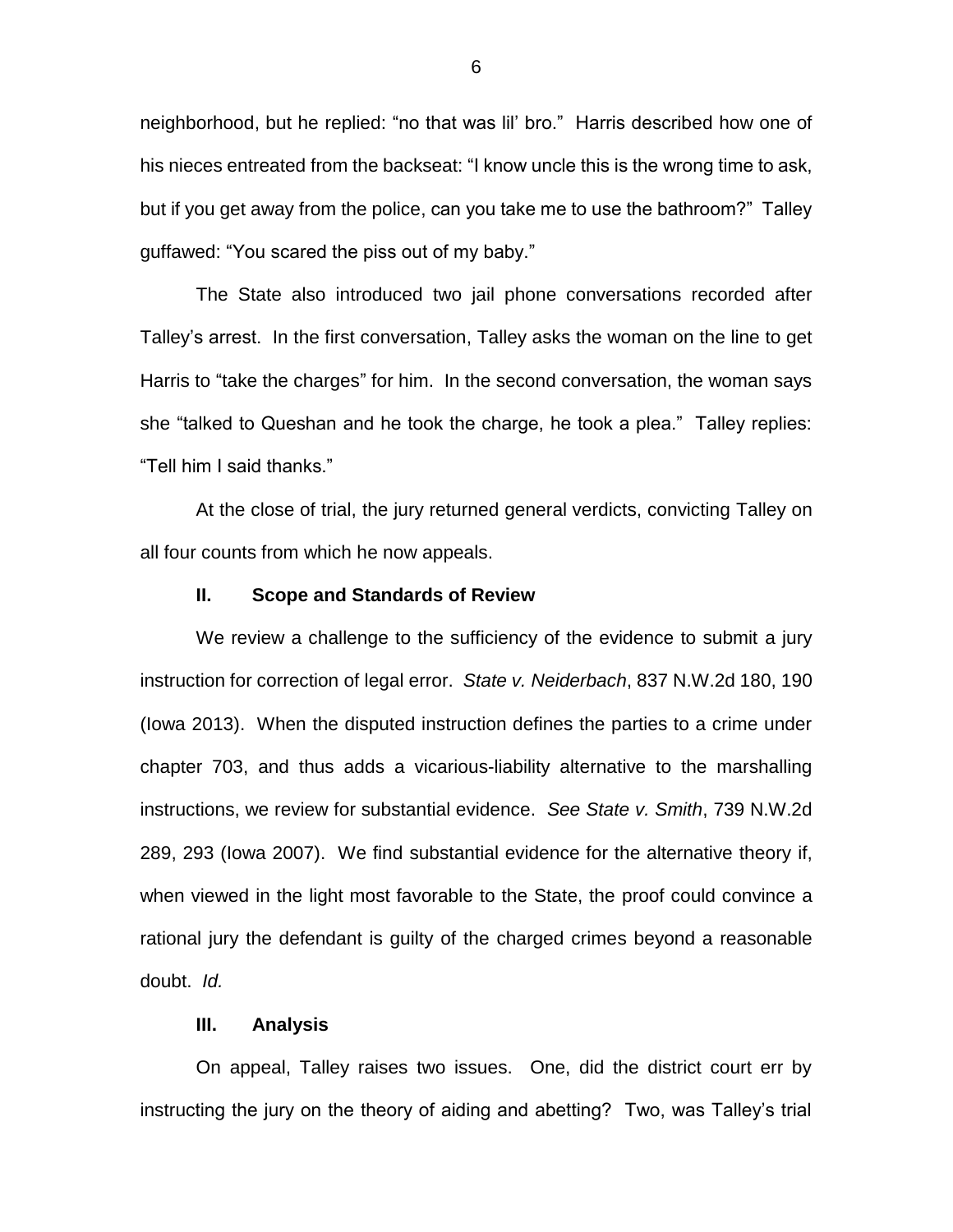counsel ineffective for not requesting a jury instruction on territorial jurisdiction? Because our resolution of the first issue is dispositive, we need not address the second claim.

Out of the gate, the State did not advance an aiding-and-abetting theory. The trial information alleged Talley acted as the principal in the eluding and child endangerment counts. At trial, after defense counsel moved for judgment of acquittal, the prosecutor asserted: "A reasonable trier of fact could certainly conclude from this information that Mr. Talley was in fact the person driving, and was the person who began leading all of the officers in Davenport in Scott County on this high-speed chase which has been testified to by multiple officers."

In fact, not until the parties were assembling the jury instructions did the State suggest it was pursuing a theory of aiding and abetting. The prosecutor asked for the aiding-and-abetting instruction, explaining: "we have testimony from Mr. Harris that two different people were involved in the commission of this crime." Over a defense objection,<sup>2</sup> the district court ruled: "the evidence presented so far justifies the instruction for aiding and abetting."

After that ruling, the jury received this aiding-and-abetting instruction:

All persons involved in the commission of a crime, whether they directly commit the crime or knowingly "aid and abet" its commission, shall be treated in the same way.

"Aid and abet" means to knowingly approve and agree to the commission of a crime, either by active participation in it or by knowingly advising or encouraging the act in some way before or when it is committed. Conduct following the crime may be considered only as it may tend to prove the defendant's earlier

 $\overline{a}$ 

 $2$  The State argues the defense objection was not specific enough to preserve error. We disagree. Defense counsel preserved error by objecting to the prosecutor's proposed aiding-and-abetting instruction and by obtaining the court's decision that sufficient evidence supported that alternative theory.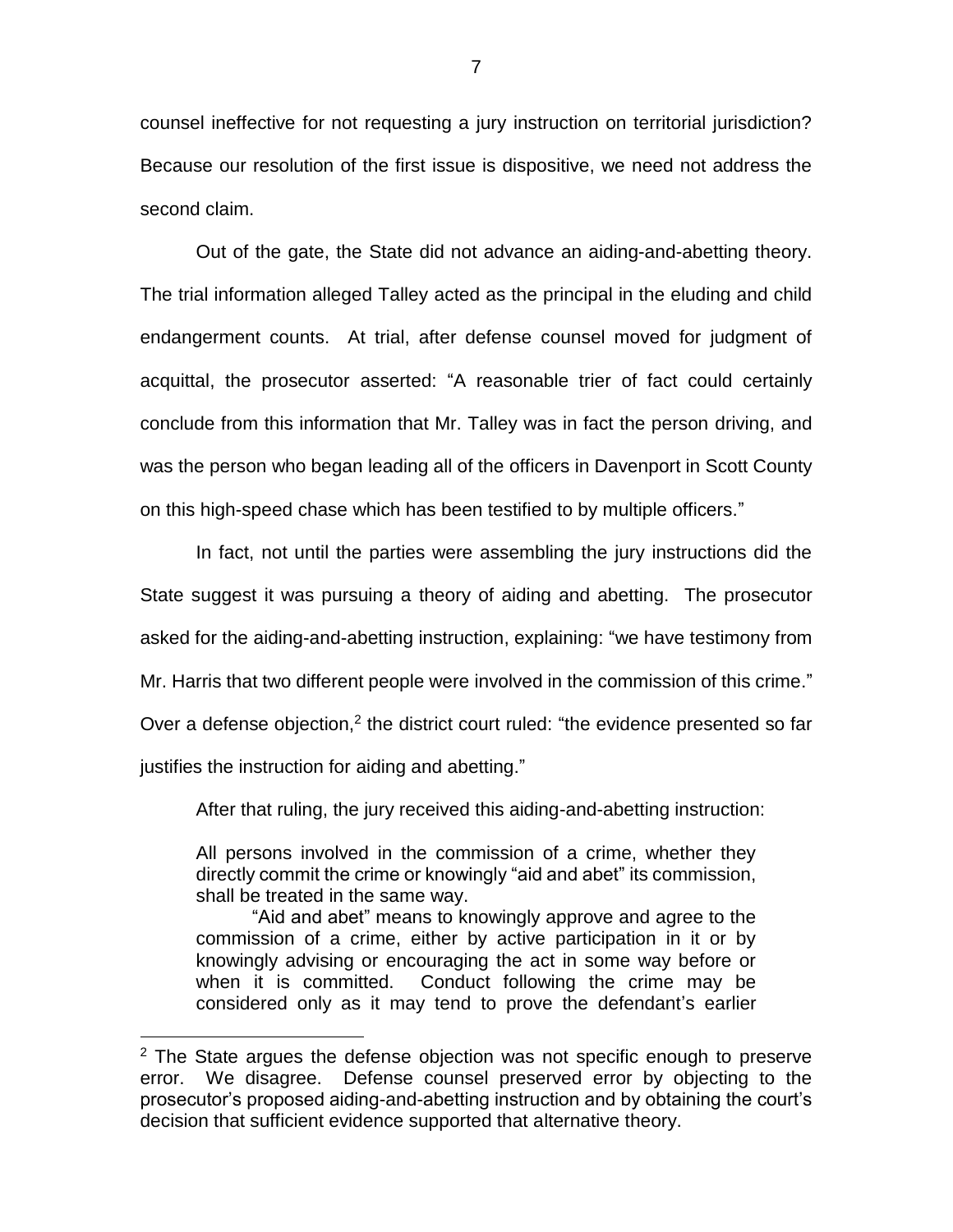participation. Mere nearness to, or presence at, the scene of the crime, without more evidence, is not "aiding and abetting". Likewise, mere knowledge of the crime is not enough to prove "aiding and abetting".

The guilt of a person who knowingly aids and abets the commission of a crime must be determined only on the facts which show the part he has in it, and does not depend upon the degree of another person's guilt.

If you find the State has proved a defendant directly committed the crime, or knowingly "aided and abetted" other person or persons in the commission of the crime, then the defendant is guilty of the crime charged.

That uniform instruction reflected the aiding-and-abetting definition in Iowa Code

section 703.1.

Under the marshaling instruction for eluding, the State had to prove Talley "drove a vehicle" and "willfully failed to bring the motor vehicle to a stop or otherwise eluded a marked official law enforcement vehicle driven by a uniformed peace officer after being given a visual and audible signal to stop." *See* Iowa Code § 321.279(2). Alternatively, under its aiding-and-abetting theory, the State had to show Talley knowingly advised or encouraged Harris to do those acts.

Under the marshalling instructions for child endangerment, the State had to prove Talley "was the parent or person having custody or control" of the children, the children were under fourteen, and he "acted with knowledge that he was creating a substantial risk to [their] physical, mental, or emotional safety." *See id.*§ 726.6(7). Alternatively, under its aiding-and-abetting theory, the State had to show Talley knowingly advised or encouraged Harris to do those acts.

Talley contends the State presented insufficient evidence to support the aiding-and-abetting instruction. In Talley's estimation, the record lacks substantial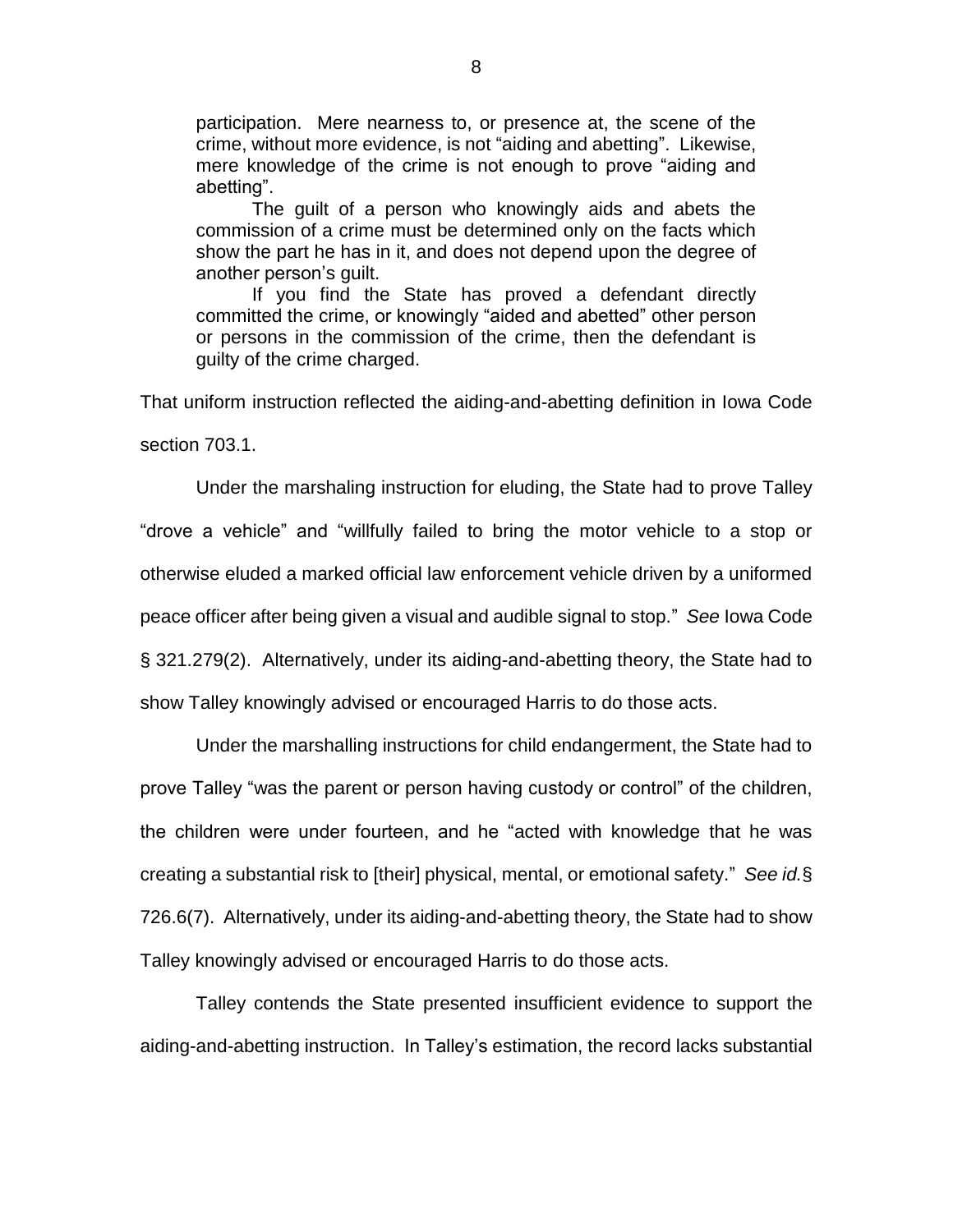evidence that he "assented to or lent countenance and approval to" Harris's acts of eluding or child endangerment.<sup>3</sup>

It is fundamental that someone convicted of aiding and abetting must be aware of the offense "at the time of or before its commission." *See State v. Henderson*, 908 N.W.2d 868, 876 (Iowa 2018) (quoting *State v. Tangie*, 616 N.W.2d 564, 574 (Iowa 2000)). Knowledge of the crime is essential. *Neiderbach*, 837 N.W.2d at 211. But neither knowledge nor presence at the scene of the crime can alone prove aiding and abetting. *See Henderson*, 908 N.W.2d at 876.

To sustain Talley's convictions on the theory of aiding and abetting, the State must show he advised or encouraged Harris to elude the Davenport police and thereby endanger the children—before or during the chase. But the State offered no evidence that both Talley and Harris were in the Suburban during the Iowa pursuit. None of the Iowa officers testified to seeing Talley despite chasing the Suburban for ten to fifteen minutes through Davenport. And after the chase, the six-year-old sister told police her uncle, not her father, had been driving.

Likewise, the jail call between Talley and Harris undermines any presumption that both brothers were in the car during the chase in Iowa. Talley told Harris it was hard to secure bail because the authorities were "mad as hell" that Harris was "driving around Davenport for thirty minutes running from police." Talley also recounted how he told others that it was not him who was driving recklessly in Davenport but his little brother. During the same call, Harris admitted

 $\overline{a}$ 

 $3$  Although Harris was not the parent, if he was driving the Suburban, he had "control" over the instrumentality contributing to the risk to the children. *See State v. Anspach*, 627 N.W.2d 227, 235 (Iowa 2001).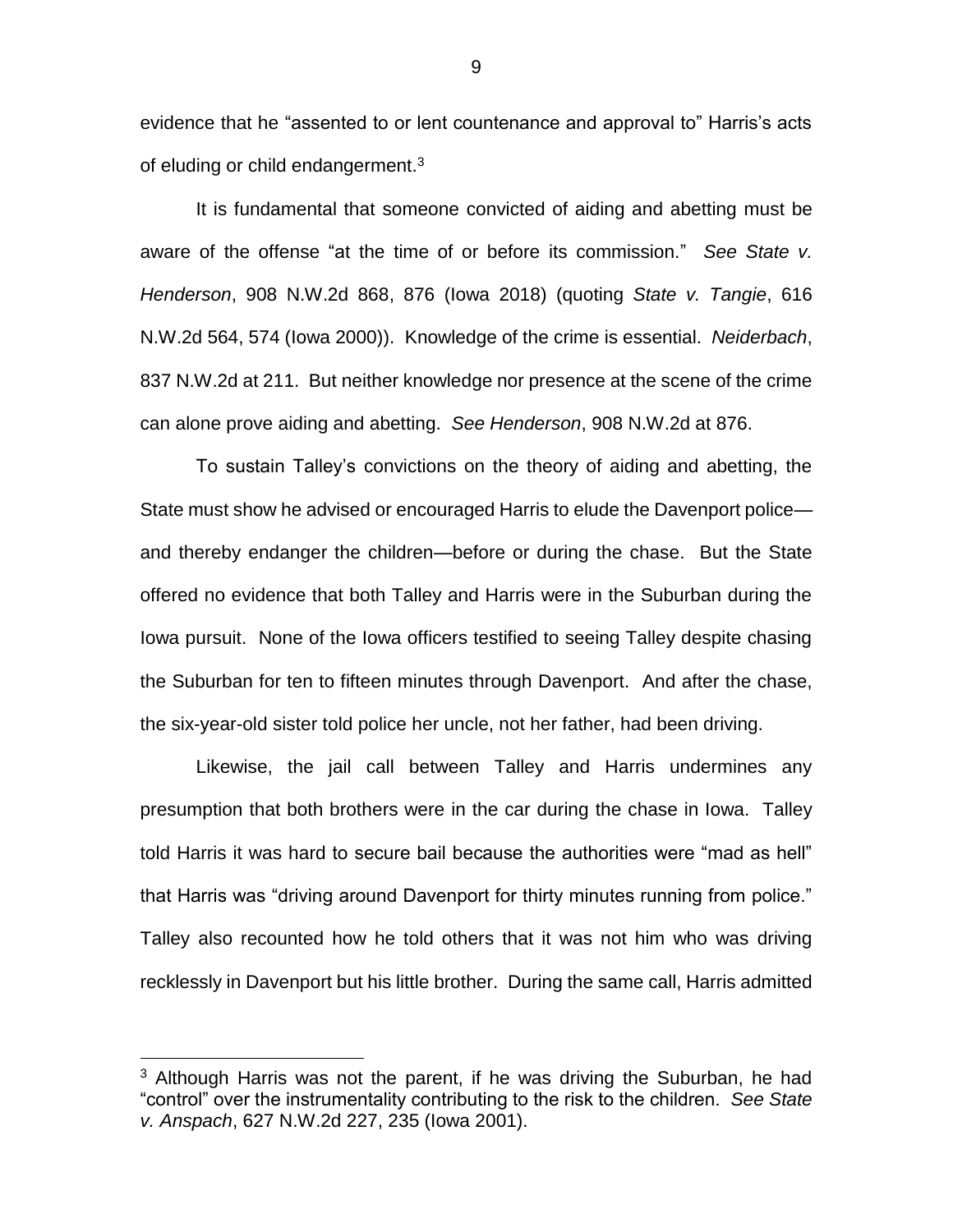driving the Suburban in Davenport. In line with that admission, Harris pleaded guilty to eluding and child endangerment.

Without evidence that Talley encouraged or lent countenance to Harris's erratic driving *while it was happening*, the State is left with the option of showing Talley did so *before* his brother's eluding started. Yet the State offered no evidence Talley encouraged Harris—in advance—to go lead police on a high-speed chase through Davenport during rush hour with Talley's three children in the backseat.

Granted, as the State argues, direct evidence is unnecessary to prove aiding and abetting. The State may establish by circumstantial evidence that the accused knew about the crime before or at the time of its commission. *See Tangie*, 616 N.W.2d at 574. Circumstantial evidence may include "presence, companionship, and conduct before and after the offense is committed." *State v. Lewis*, 514 N.W.2d 63, 66 (Iowa 1994) (citation omitted). In identifying relevant circumstantial evidence, the State concedes "Harris's testimony superficially supported the defense narrative" that Talley was not in the Suburban during the Iowa chase. But the State grades Harris's testimony as "demonstrably false, conveniently vague, and self-sacrificing" thus providing circumstantial evidence of Talley's guilt.

Based largely on its critique of Harris's credibility, the State defends the district court's decision to instruct on both theories. On the theory Talley was the principal, the State contends: "If Harris was lying about driving, then Talley was driving the vehicle in circles waiting for his ride and was liable for his attempt at eluding the police and the danger he created for his children." On the theory Talley was an aider and abettor, the State reasons: "If—as their recorded conversation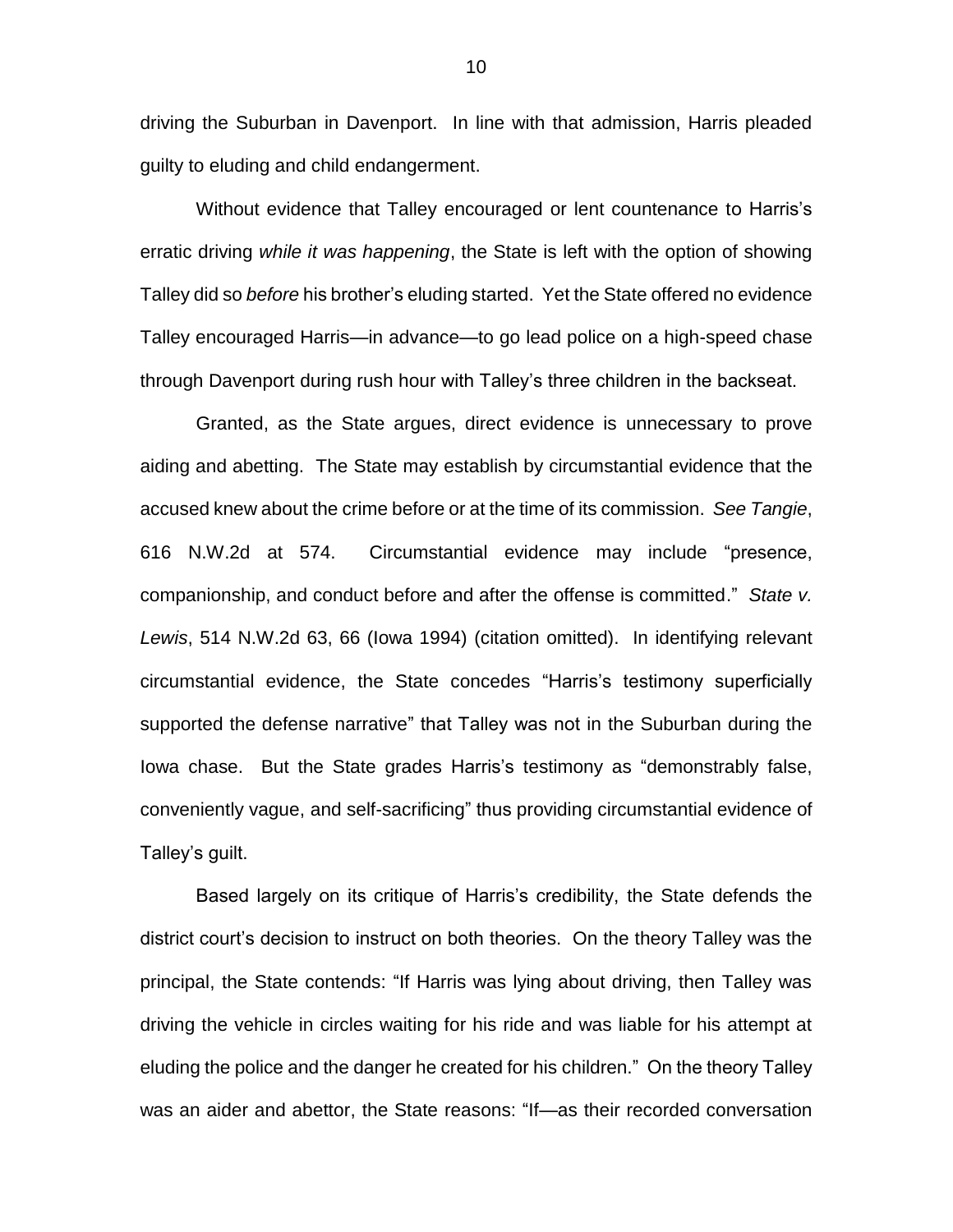suggested—Harris drove the vehicle during some part of the Davenport pursuit as Talley attempted to contact people to pick him up mid-chase, then Harris likely took control of the Suburban and care of Talley's children at his brother's direction."

First, we question whether a "likelihood" is enough to prove beyond a reasonable doubt that Talley aided and abetted Harris's acts of eluding and child endangerment. *See Henderson*, 908 N.W.2d at 876 (explaining "foreseeability, as opposed to knowledge or intent is not enough to sustain aiding-and-abetting conviction"); *Smith*, 739 N.W.2d at 294 (finding insufficient evidence to submit to the jury the State's claim that Smith was guilty—under theory of joint criminal conduct—of crimes committed by his confederate who shot a deputy).

Second, speculation that Harris took control of the vehicle and the children at Talley's direction is not the same as proving Talley aided and abetted those criminal offenses. *See Henderson*, 908 N.W.2d at 877 (citing with approval federal authority holding conviction for aiding and abetting requires "not just an act facilitating one or another element, but also a state of mind extending to the entire crime"); *see also State v. McGrean*, No. 12-0537, 2013 WL 1453147, at \*4 (Iowa Ct. App. Apr. 10, 2013) (finding evidence created only "suspicion, speculation, or conjecture" about McGrean's participation as an aider and abettor). Where is the State's proof that, by handing over control of the Suburban, Talley encouraged Harris to exceed the speed limit by more than twenty-five miles per hour and to "willfully fail" to stop when signaled by a uniformed officer? Where is the State's proof that, by leaving the children in their uncle's care, Talley encouraged Harris to knowingly create a substantial risk to their health and safety?